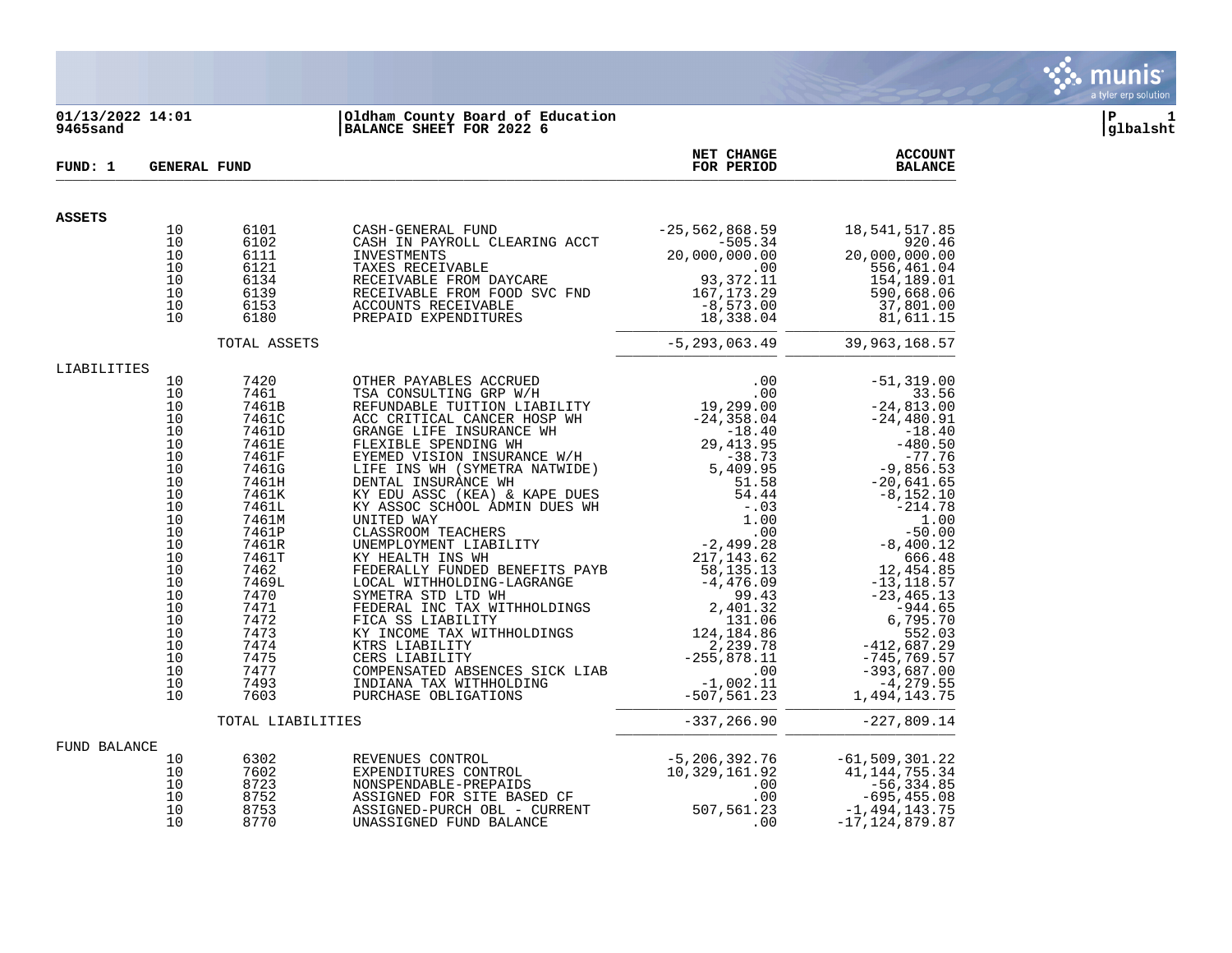

| 01/13/2022 14:01<br>9465sand |                                  | Oldham County Board of Education<br>BALANCE SHEET FOR 2022 6 |                                 |                           | $\overline{2}$<br>P<br> glbalsht |
|------------------------------|----------------------------------|--------------------------------------------------------------|---------------------------------|---------------------------|----------------------------------|
| FUND: 1                      | <b>GENERAL FUND</b>              |                                                              | <b>NET CHANGE</b><br>FOR PERIOD | ACCOUNT<br><b>BALANCE</b> |                                  |
| <b>FUND BALANCE</b>          |                                  |                                                              |                                 |                           |                                  |
|                              | TOTAL FUND BALANCE               |                                                              | 5,630,330.39                    | $-39,735,359.43$          |                                  |
|                              | TOTAL LIABILITIES + FUND BALANCE |                                                              | 5,293,063.49                    | -39,963,168.57            |                                  |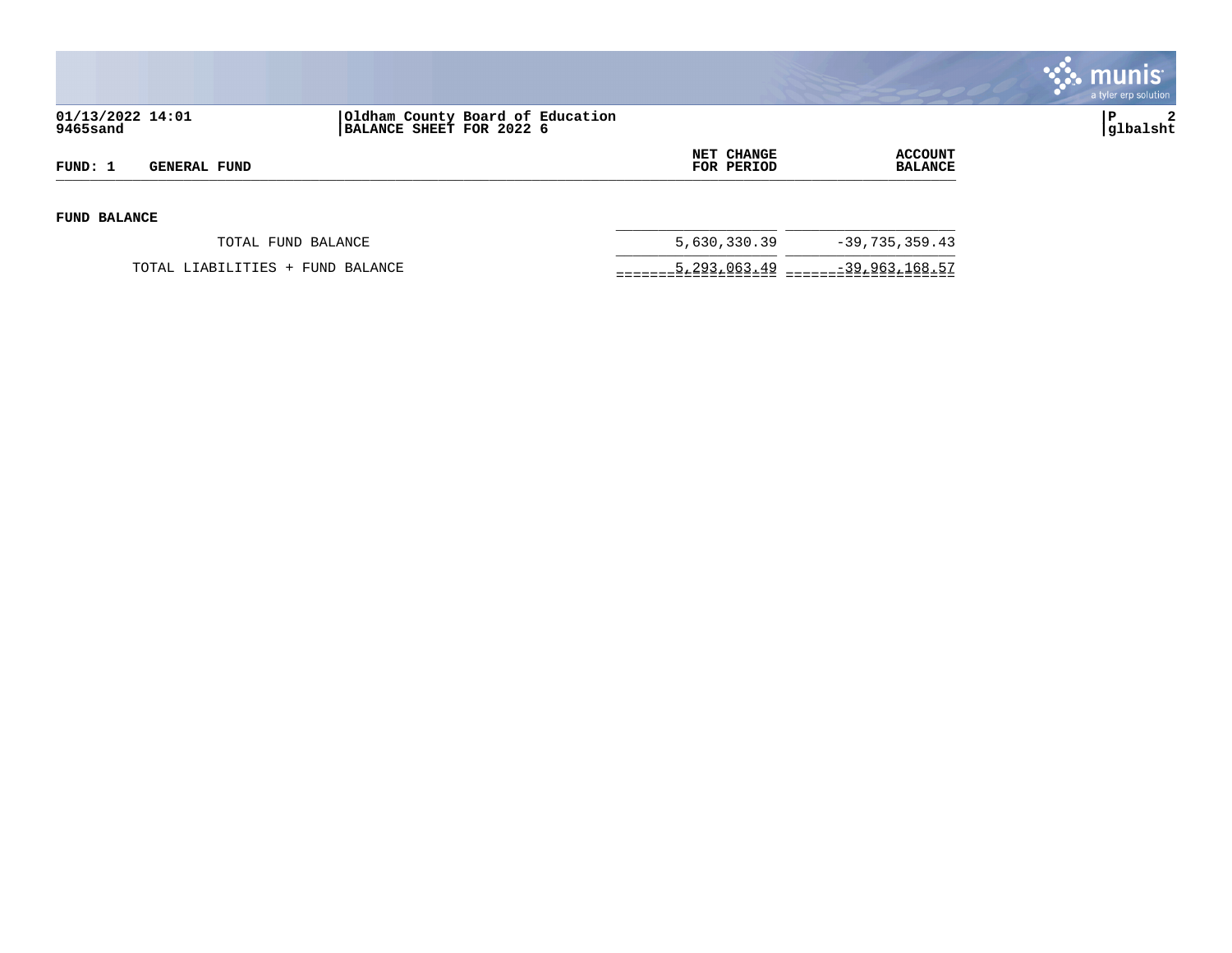

# **01/13/2022 14:01 |Oldham County Board of Education |P 3 9465sand |BALANCE SHEET FOR 2022 6 |glbalsht**

| FUND: 2       |                | SPECIAL REVENUE                  |                                                                           | NET CHANGE<br>FOR PERIOD                       | <b>ACCOUNT</b><br><b>BALANCE</b>                 |
|---------------|----------------|----------------------------------|---------------------------------------------------------------------------|------------------------------------------------|--------------------------------------------------|
|               |                |                                  |                                                                           |                                                |                                                  |
| <b>ASSETS</b> | 20<br>20       | 6101<br>6130                     | CASH-SPECIAL REVENUE/GRANTS<br>INTERFUND RECEIVABLES                      | 540,817.12<br>226.89                           | 511,569.36<br>226.89                             |
|               |                | TOTAL ASSETS                     |                                                                           | 541,044.01                                     | 511,796.25                                       |
| LIABILITIES   | 20<br>20<br>20 | 7421<br>7481<br>7603             | ACCOUNTS PAYABLE<br>ADVANCES FROM GRANTORS/OTHERS<br>PURCHASE OBLIGATIONS | 24,975.28<br>.00<br>$-194, 222.84$             | .00<br>1,000.00<br>237,640.95                    |
|               |                | TOTAL LIABILITIES                |                                                                           | $-169, 247.56$                                 | 238,640.95                                       |
| FUND BALANCE  | 20<br>20<br>20 | 6302<br>7602<br>8753             | REVENUES CONTROL<br>EXPENDITURES CONTROL<br>ASSIGNED-PURCH OBL - CURRENT  | $-1,599,719.54$<br>1,033,700.25<br>194, 222.84 | $-6,578,511.60$<br>6,065,715.35<br>$-237,640.95$ |
|               |                | TOTAL FUND BALANCE               |                                                                           | $-371,796.45$                                  | $-750, 437.20$                                   |
|               |                | TOTAL LIABILITIES + FUND BALANCE |                                                                           | $-541,044.01$                                  | $-511,796.25$                                    |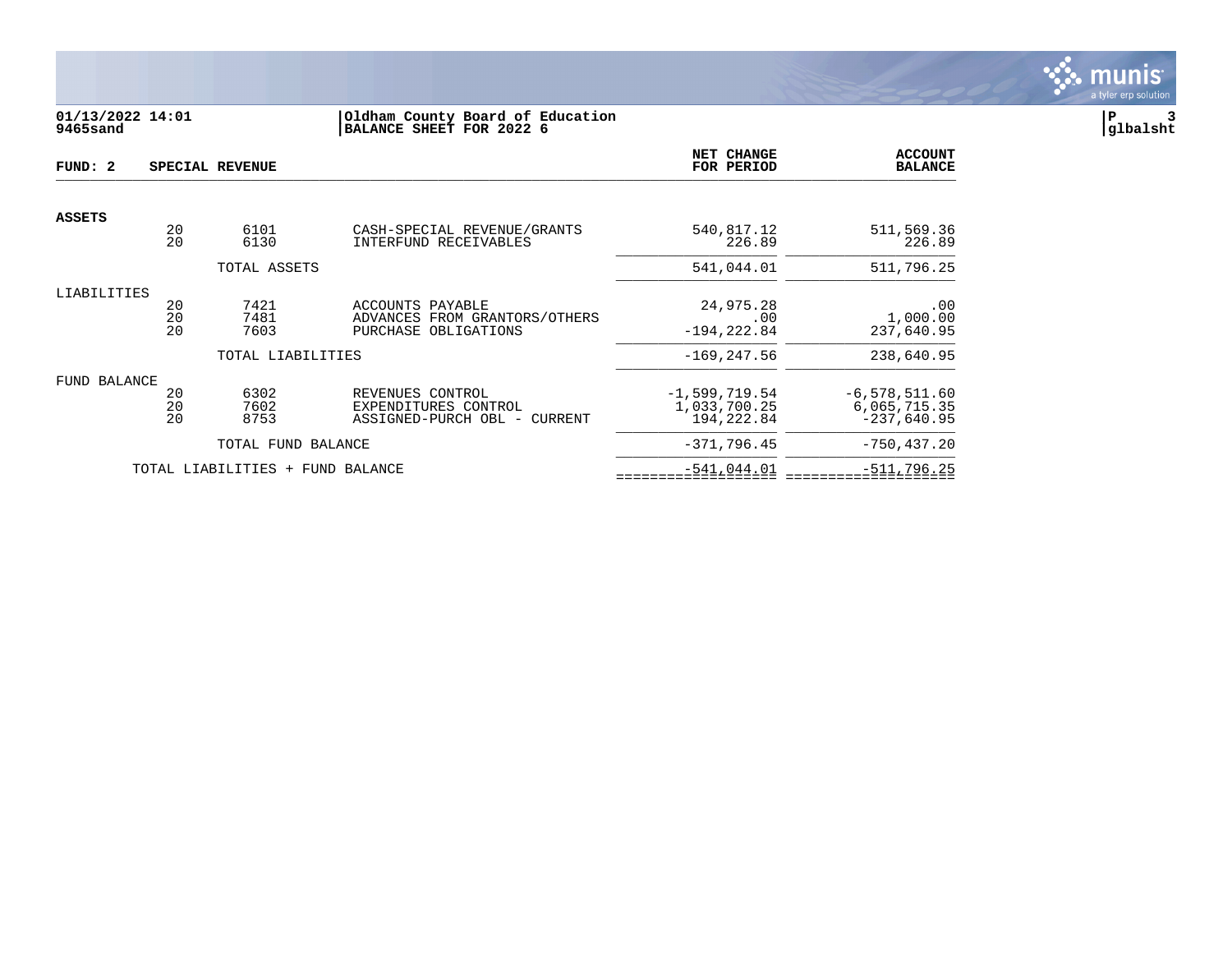

#### **01/13/2022 14:01 |Oldham County Board of Education |P 4 9465sand |BALANCE SHEET FOR 2022 6 |glbalsht**

| FUND: 21      |          | DISTRICT ACTIVITY FUND 21 AY     |                                          | <b>NET CHANGE</b><br>FOR PERIOD | <b>ACCOUNT</b><br><b>BALANCE</b> |
|---------------|----------|----------------------------------|------------------------------------------|---------------------------------|----------------------------------|
| <b>ASSETS</b> |          |                                  |                                          |                                 |                                  |
|               | 21       | 6101                             | CASH-GENERAL FUND                        | $-44, 229.66$                   | 890,501.55                       |
|               |          | TOTAL ASSETS                     |                                          | $-44, 229.66$                   | 890,501.55                       |
| LIABILITIES   |          |                                  |                                          |                                 |                                  |
|               | 21       | 7603                             | PURCHASE OBLIGATIONS                     | $-123,518.62$                   | 165,407.89                       |
|               |          | TOTAL LIABILITIES                |                                          | $-123,518.62$                   | 165,407.89                       |
| FUND BALANCE  |          |                                  |                                          |                                 |                                  |
|               | 21<br>21 | 6302<br>7602                     | REVENUES CONTROL<br>EXPENDITURES CONTROL | $-160, 777.15$<br>205,006.81    | $-3,653,183.55$<br>2,761,092.14  |
|               | 21       | 8737                             | RESTRICTED OTHER                         | .00                             | 1,589.86                         |
|               | 21       | 8753                             | ASSIGNED-PURCH OBL - CURRENT             | 123,518.62                      | $-165.407.89$                    |
|               |          | TOTAL FUND BALANCE               |                                          | 167,748.28                      | $-1,055,909.44$                  |
|               |          | TOTAL LIABILITIES + FUND BALANCE |                                          | 44,229.66                       | $-890, 501.55$                   |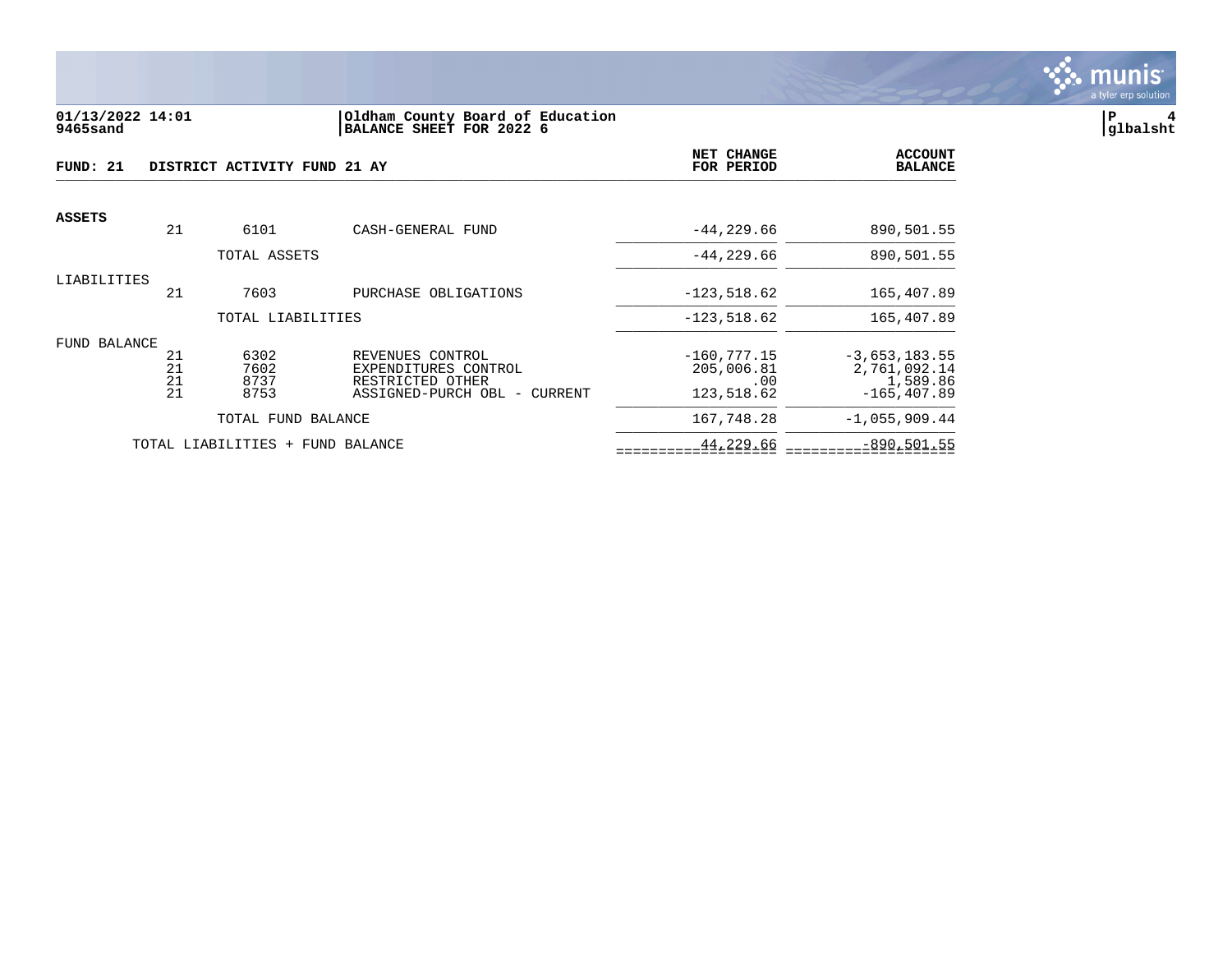

#### **01/13/2022 14:01 |Oldham County Board of Education |P 5 9465sand |BALANCE SHEET FOR 2022 6 |glbalsht**

| FUND: 22            |                      | DISTRICT ACTIVITY FUND 22 MY |                                                                                                | NET CHANGE<br>FOR PERIOD                   | <b>ACCOUNT</b><br><b>BALANCE</b>                                |
|---------------------|----------------------|------------------------------|------------------------------------------------------------------------------------------------|--------------------------------------------|-----------------------------------------------------------------|
| <b>ASSETS</b>       | 22                   | 6101                         | CASH-DISTRICT ACTIVITY                                                                         | 15,296.10                                  | 2,059,800.07                                                    |
|                     |                      | TOTAL ASSETS                 |                                                                                                | 15,296.10                                  | 2,059,800.07                                                    |
| LIABILITIES         | 22                   | 7603                         | PURCHASE OBLIGATIONS                                                                           | $-432.12$                                  | 12,262.56                                                       |
|                     |                      | TOTAL LIABILITIES            |                                                                                                | $-432.12$                                  | 12,262.56                                                       |
| <b>FUND BALANCE</b> | 22<br>22<br>22<br>22 | 6302<br>7602<br>8737<br>8753 | REVENUES CONTROL<br>EXPENDITURES CONTROL<br>RESTRICTED - OTHER<br>ASSIGNED-PURCH OBL - CURRENT | $-80,790.77$<br>65,494.67<br>.00<br>432.12 | $-387,600.21$<br>368,604.83<br>$-2,040,804.69$<br>$-12, 262.56$ |
|                     |                      | TOTAL FUND BALANCE           |                                                                                                | $-14,863.98$                               | $-2,072,062.63$                                                 |
|                     |                      | TOTAL LIABILITIES            | + FUND BALANCE                                                                                 | $-15, 296.10$                              | $-2,059,800.07$                                                 |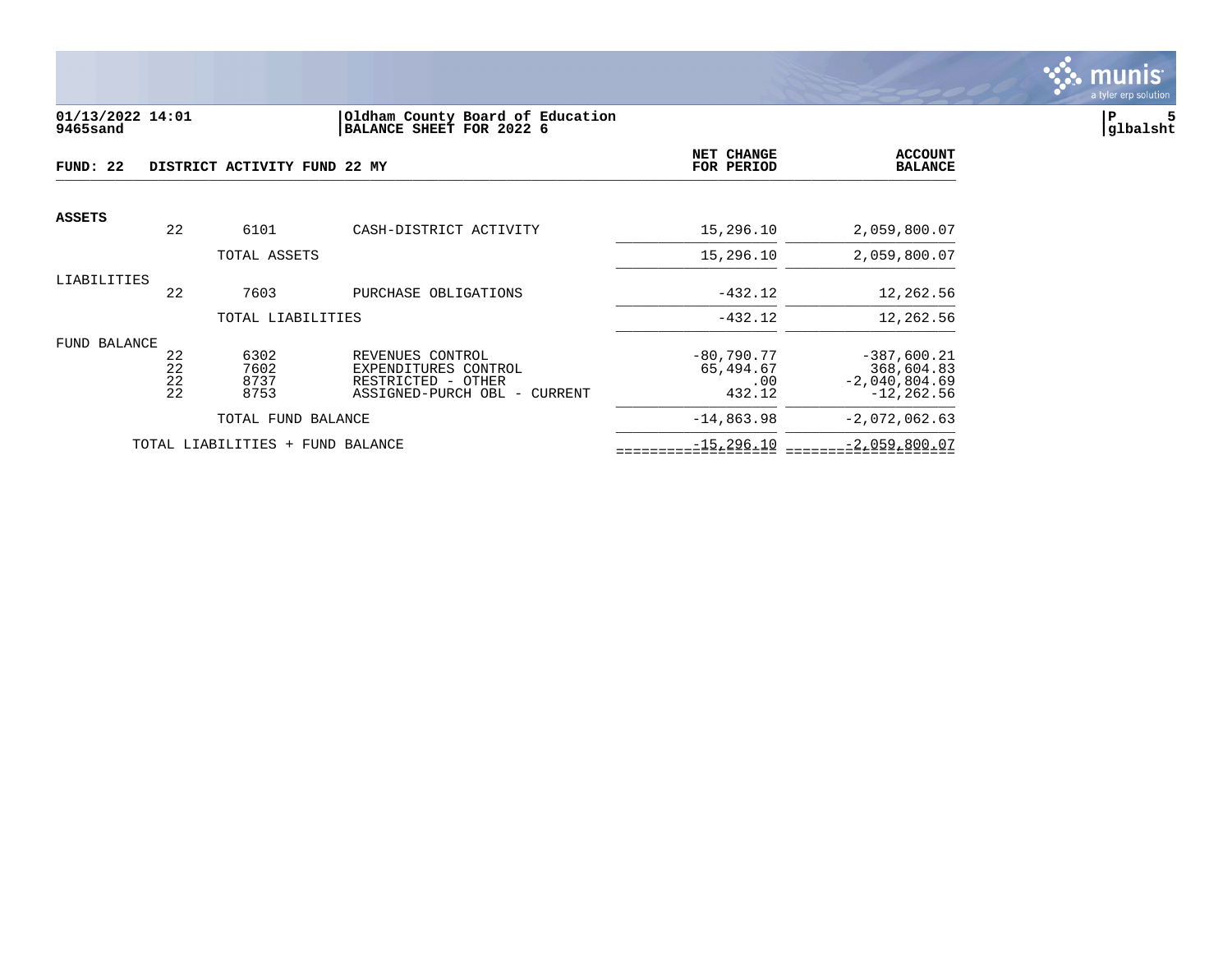

#### **01/13/2022 14:01 |Oldham County Board of Education |P 6 9465sand |BALANCE SHEET FOR 2022 6 |glbalsht**

| FUND: 25      |                                  | SCHOOL ACTIVITY FUND 25 | NET CHANGE<br>FOR PERIOD             | <b>ACCOUNT</b><br><b>BALANCE</b> |                           |
|---------------|----------------------------------|-------------------------|--------------------------------------|----------------------------------|---------------------------|
| <b>ASSETS</b> |                                  |                         |                                      |                                  |                           |
|               | 25<br>25                         | 6106<br>6153            | CASH - OTHER<br>ACCOUNTS RECEIVABLE  | .00<br>.00                       | 1,012,617.13<br>25,554.09 |
|               |                                  | TOTAL ASSETS            |                                      | .00                              | 1,038,171.22              |
| LIABILITIES   | 25                               | 7420                    | OTHER PAYABLES ACCRUED               | .00                              | $-37,094.00$              |
|               |                                  | TOTAL LIABILITIES       |                                      | .00                              | $-37,094.00$              |
| FUND BALANCE  | 25<br>25                         | 6302<br>8737            | REVENUES CONTROL<br>RESTRICTED OTHER | .00<br>.00                       | $-1,001,077.00$<br>$-.22$ |
|               |                                  | TOTAL FUND BALANCE      |                                      | .00                              | $-1,001,077.22$           |
|               | TOTAL LIABILITIES + FUND BALANCE |                         |                                      | .00                              | $-1,038,171.22$           |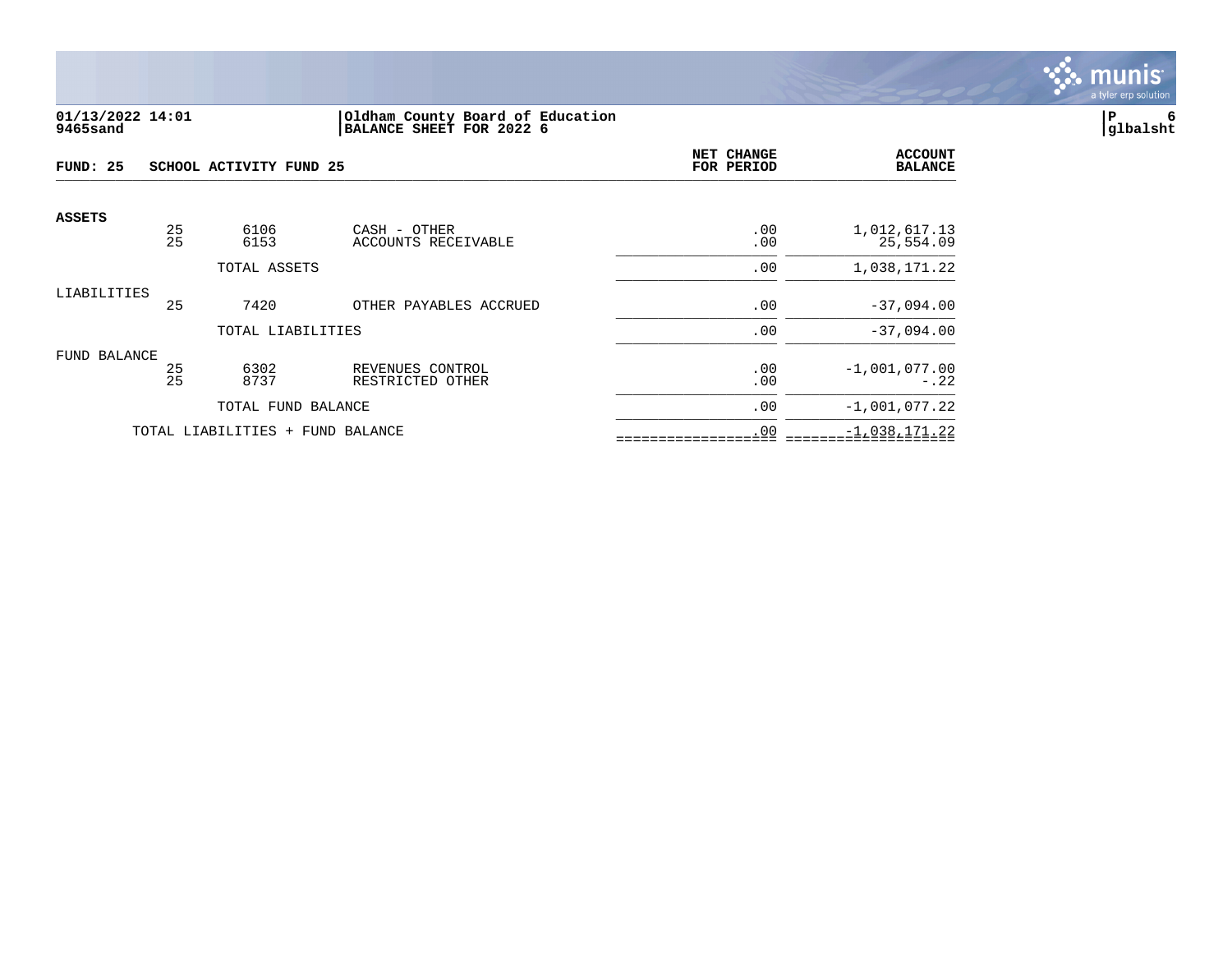

## **01/13/2022 14:01 |Oldham County Board of Education |P 7 9465sand |BALANCE SHEET FOR 2022 6 |glbalsht**

| <b>FUND: 310</b> |                | CAPITAL OUTLAY FUND              |                                                                                    | NET CHANGE<br>FOR PERIOD | <b>ACCOUNT</b><br><b>BALANCE</b>                      |
|------------------|----------------|----------------------------------|------------------------------------------------------------------------------------|--------------------------|-------------------------------------------------------|
| <b>ASSETS</b>    | 31             | 6101                             | CASH-CAPITAL OUTLAY                                                                | .00                      | 4,802,320.87                                          |
|                  |                | TOTAL ASSETS                     |                                                                                    | .00                      | 4,802,320.87                                          |
| FUND BALANCE     | 31<br>31<br>31 | 6302<br>8734<br>8738             | REVENUES CONTROL<br>RESTRICTED-SFCC ESCROW-PRIOR<br>RESTRICTED SFCC ESCROW CURRENT | .00<br>.00<br>.00        | $-601,762.00$<br>$-2, 344, 323.00$<br>$-1,856,235.87$ |
|                  |                | TOTAL FUND BALANCE               |                                                                                    | .00                      | $-4,802,320.87$                                       |
|                  |                | TOTAL LIABILITIES + FUND BALANCE |                                                                                    | .00                      | $-4,802,320.87$                                       |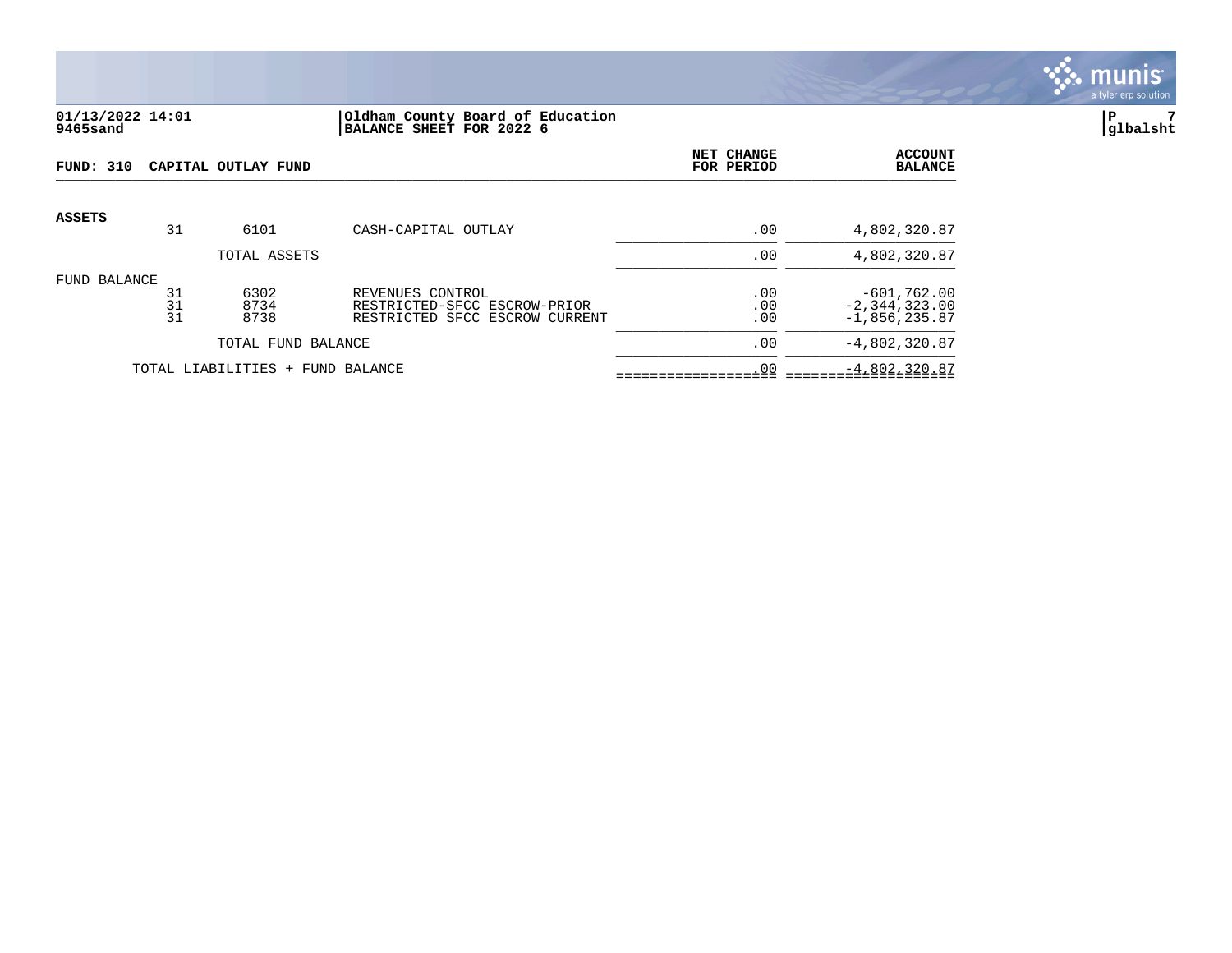

## **01/13/2022 14:01 |Oldham County Board of Education |P 8 9465sand |BALANCE SHEET FOR 2022 6 |glbalsht**

| FUND: 320    |                            | BLDING FUND (5CNT LEVY-DT SVC)       | <b>NET CHANGE</b><br>FOR PERIOD                                                                                                             | <b>ACCOUNT</b><br><b>BALANCE</b>                     |                                                                                      |
|--------------|----------------------------|--------------------------------------|---------------------------------------------------------------------------------------------------------------------------------------------|------------------------------------------------------|--------------------------------------------------------------------------------------|
| ASSETS       | 32                         | 6101                                 | CASH-SPECIAL VOTED BLDG FUND                                                                                                                | 1,021,666.88                                         | 18,971,525.36                                                                        |
|              |                            | TOTAL ASSETS                         |                                                                                                                                             | 1,021,666.88                                         | 18,971,525.36                                                                        |
| FUND BALANCE | 32<br>32<br>32<br>32<br>32 | 6302<br>7602<br>8734<br>8735<br>8738 | REVENUES CONTROL<br>EXPENDITURES CONTROL<br>RESTRICTED-SFCC ESCROW-PRIOR<br>RESTRICTED-FUTURE CONSTR BG-1<br>RESTRICTED SFCC ESCROW CURRENT | $-1, 238, 393.22$<br>216,726.34<br>.00<br>.00<br>.00 | $-17,601,751.33$<br>8,118,658.65<br>$-5,025,773.55$<br>212,958.58<br>$-4,675,617.71$ |
|              |                            | TOTAL FUND BALANCE                   |                                                                                                                                             | $-1,021,666.88$                                      | $-18,971,525.36$                                                                     |
|              |                            | TOTAL LIABILITIES + FUND BALANCE     |                                                                                                                                             | $-1,021,666.88$                                      | $-18,971,525.36$                                                                     |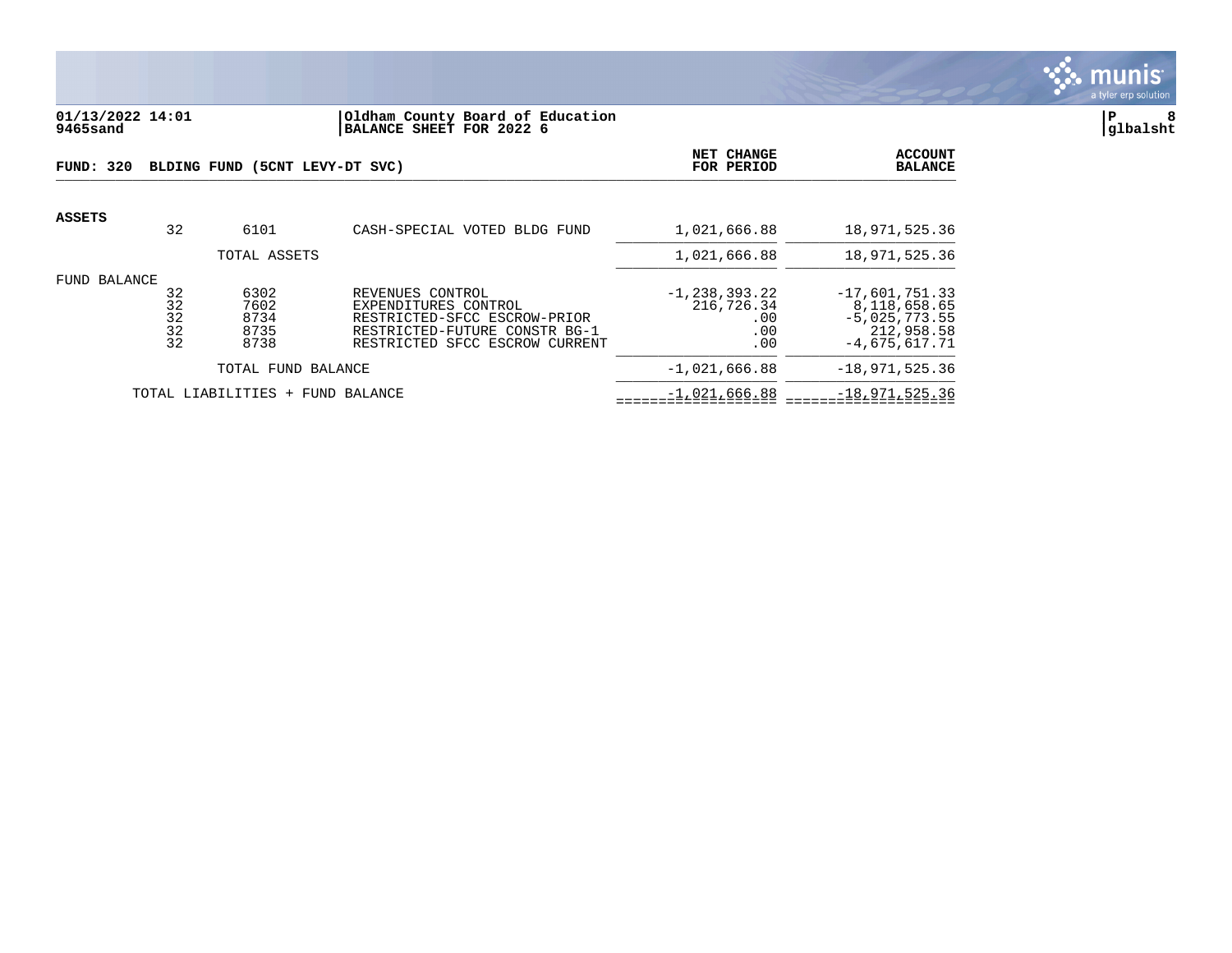

## **01/13/2022 14:01 |Oldham County Board of Education |P 9 9465sand |BALANCE SHEET FOR 2022 6 |glbalsht**

| <b>FUND: 360</b> |                                  | <b>CONSTRUCTION FUND</b>                          | NET CHANGE<br>FOR PERIOD                                                                                                                                                | <b>ACCOUNT</b><br><b>BALANCE</b>                            |                                                                                                         |
|------------------|----------------------------------|---------------------------------------------------|-------------------------------------------------------------------------------------------------------------------------------------------------------------------------|-------------------------------------------------------------|---------------------------------------------------------------------------------------------------------|
|                  |                                  |                                                   |                                                                                                                                                                         |                                                             |                                                                                                         |
| <b>ASSETS</b>    | 36<br>36<br>36<br>36<br>36<br>36 | 6101<br>6101J<br>6101M<br>6101N<br>6101P<br>61010 | CASH-CONSTRUCTION FUND<br>CASH-OCMS RENOV FY13<br>CASH-SOMS RENOVATION<br>CASH-NEXT GEN H.S.<br>CASH-CAMDEN ES RENOVATION<br>CASH-EOMS/BES RENOVATIONS                  | $-173,093.47$<br>.00<br>.00<br>.00<br>37.22<br>$-95,025.95$ | $-629,660.25$<br>99,478.08<br>738,086.90<br>1, 123, 685.56<br>1,624,232.39<br>4,379,656.96              |
|                  |                                  | TOTAL ASSETS                                      |                                                                                                                                                                         | $-268,082.20$                                               | 7,335,479.64                                                                                            |
| LIABILITIES      | 36<br>36                         | 7420<br>7603                                      | OTHER PAYABLES ACCRUED<br>PURCHASE OBLIGATIONS                                                                                                                          | .00<br>$-87,601.33$                                         | $-159,560.19$<br>1,300,326.09                                                                           |
|                  |                                  | TOTAL LIABILITIES                                 |                                                                                                                                                                         | $-87,601.33$                                                | 1,140,765.90                                                                                            |
| FUND BALANCE     | 36<br>36<br>36<br>36<br>36<br>36 | 6302<br>7602<br>8735<br>8753<br>8755<br>8770      | REVENUES CONTROL<br>EXPENDITURES CONTROL<br>RESTRICTED-FUTURE CONSTRUCTION<br>ASSIGNED-PURCH OBL - CURRENT<br>ASSIGNED-PURCH OBL - PRD 13/YE<br>UNASSIGNED FUND BALANCE | $-37.22$<br>268, 119.42<br>.00<br>87,601.33<br>.00<br>.00   | $-8,983,438.77$<br>2, 207, 543. 25<br>$-400,023.93$<br>$-1, 300, 326.09$<br>353,692.21<br>$-353,692.21$ |
|                  |                                  | TOTAL FUND BALANCE                                |                                                                                                                                                                         | 355,683.53                                                  | $-8,476,245.54$                                                                                         |
|                  |                                  | TOTAL LIABILITIES + FUND BALANCE                  |                                                                                                                                                                         | 268,082.20                                                  | $-7, 335, 479.64$                                                                                       |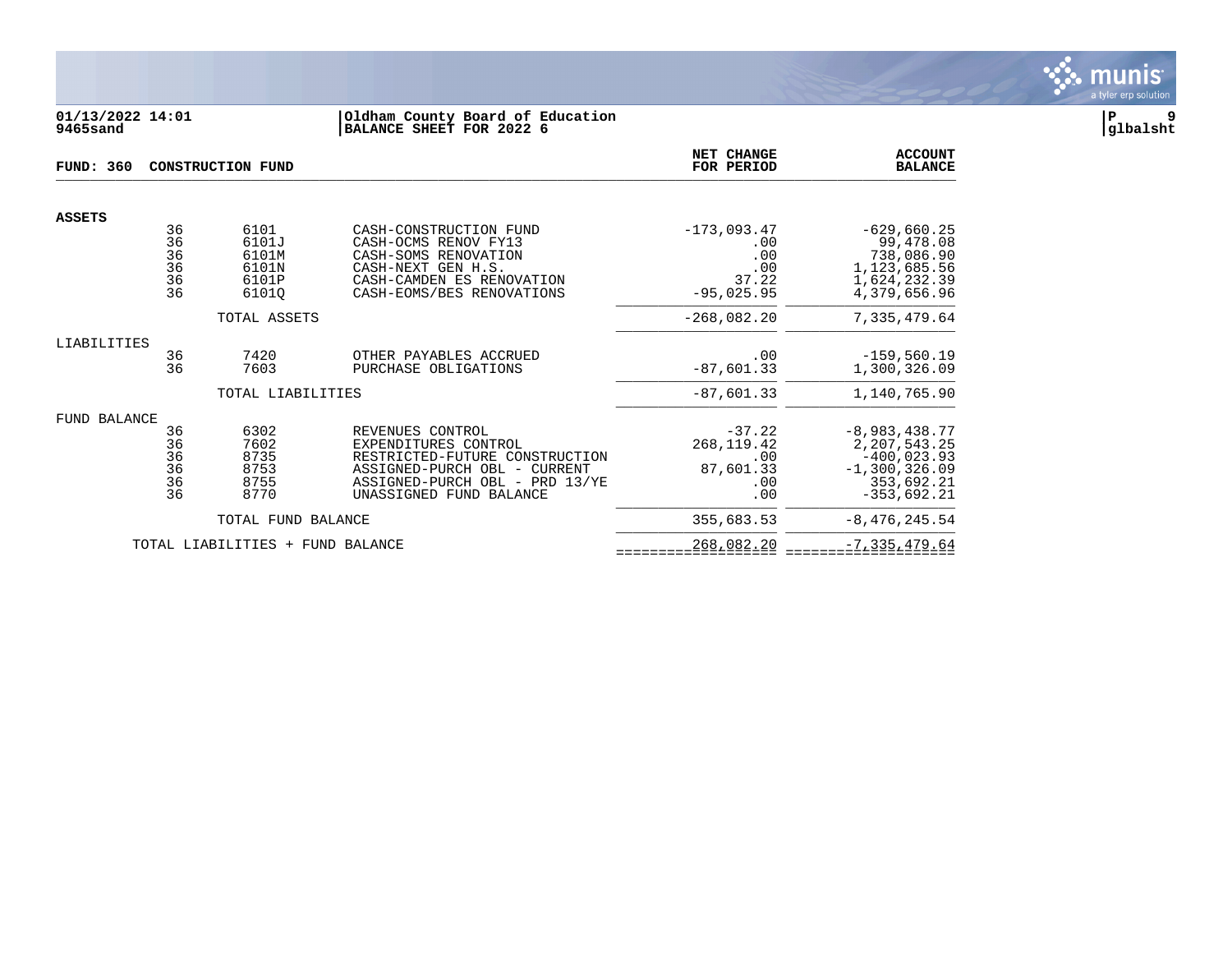

# **01/13/2022 14:01 |Oldham County Board of Education |P 10 9465sand |BALANCE SHEET FOR 2022 6 |glbalsht**

| FUND: 400                        |          | DEBT SERVICE FUND |                                          | <b>NET CHANGE</b><br>FOR PERIOD | <b>ACCOUNT</b><br><b>BALANCE</b>  |
|----------------------------------|----------|-------------------|------------------------------------------|---------------------------------|-----------------------------------|
| <b>FUND BALANCE</b>              | 40<br>40 | 6302<br>7602      | REVENUES CONTROL<br>EXPENDITURES CONTROL | $.00 \,$<br>.00                 | $-14,672,482.31$<br>14,672,482.31 |
| TOTAL FUND BALANCE               |          |                   | .00                                      | .00                             |                                   |
| TOTAL LIABILITIES + FUND BALANCE |          |                   |                                          | .00                             | .00                               |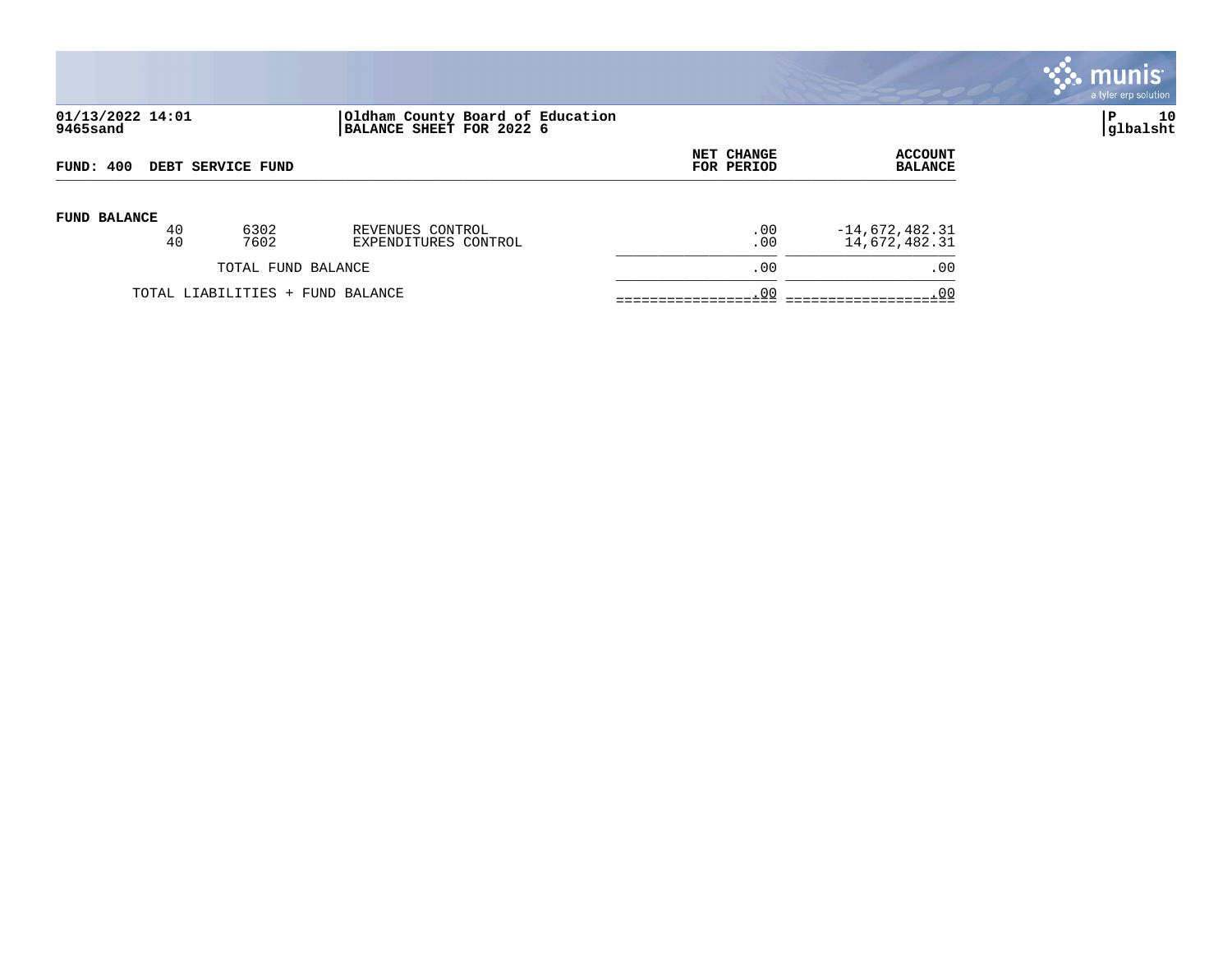

# **01/13/2022 14:01 |Oldham County Board of Education |P 11 9465sand |BALANCE SHEET FOR 2022 6 |glbalsht**

| FUND: 51                         |                                  | <b>FOOD SERVICE FUND</b>                         | NET CHANGE<br>FOR PERIOD                                                                                                                                          | <b>ACCOUNT</b><br><b>BALANCE</b>                           |                                                                                                     |
|----------------------------------|----------------------------------|--------------------------------------------------|-------------------------------------------------------------------------------------------------------------------------------------------------------------------|------------------------------------------------------------|-----------------------------------------------------------------------------------------------------|
| <b>ASSETS</b>                    |                                  |                                                  |                                                                                                                                                                   |                                                            |                                                                                                     |
|                                  | 51<br>51<br>51<br>51<br>51       | 6101<br>6130<br>6171<br>64000<br>6400P           | CASH-FOOD SERVICE<br>INTERFUND RECEIVABLES<br>INVENTORIES FOR CONSUMPTION<br>DEFRD OUTFLOWS OPEBen LIAB<br>DEFRD OUTFLOWS PENSION LIAB                            | 343, 311.30<br>$-167, 400.18$<br>.00<br>.00<br>.00         | 3,049,291.54<br>$-590,894.95$<br>154,432.51<br>518,849.00<br>661,505.00                             |
|                                  |                                  | TOTAL ASSETS                                     |                                                                                                                                                                   | 175, 911.12                                                | 3,793,183.10                                                                                        |
|                                  |                                  |                                                  |                                                                                                                                                                   |                                                            |                                                                                                     |
| LIABILITIES                      | 51<br>51<br>51<br>51<br>51<br>51 | 7421<br>75410<br>7541P<br>7603<br>77000<br>7700P | ACCOUNTS PAYABLE<br>UNFUNDED OPEBen LIABILITY<br>UNFUNDED PENSION LIABILITY<br>PURCHASE OBLIGATIONS<br>DEFERRED INFLOW OPEB LIAB<br>DEFERRED INFLOW PENSION LIAB  | 185,644.74<br>.00<br>.00<br>$-422.26$<br>.00<br>.00        | $-86,938.98$<br>$-1, 145, 890.00$<br>$-3,640,771.00$<br>32,674.72<br>$-228,070.00$<br>$-76, 162.00$ |
|                                  |                                  | TOTAL LIABILITIES                                |                                                                                                                                                                   | 185, 222.48                                                | $-5, 145, 157.26$                                                                                   |
| <b>FUND BALANCE</b>              | 51<br>51<br>51<br>51<br>51<br>51 | 6302<br>7602<br>8712<br>87370<br>8737P<br>8753   | REVENUES CONTROL<br>EXPENDITURES CONTROL<br>UNRESTRICTED NET ASSETS<br>RESTRICTED OPEBen LIAB ENTPRIS<br>RESTRICTED OTHER PENSION<br>ASSIGNED-PURCH OBL - CURRENT | $-782,068.98$<br>420,513.12<br>.00<br>.00<br>.00<br>422.26 | $-4,803,107.36$<br>2,431,649.75<br>$-154, 432.51$<br>855,111.00<br>3,055,428.00<br>$-32,674.72$     |
|                                  |                                  | TOTAL FUND BALANCE                               |                                                                                                                                                                   | $-361, 133.60$                                             | 1,351,974.16                                                                                        |
| TOTAL LIABILITIES + FUND BALANCE |                                  |                                                  | $-175, 911.12$                                                                                                                                                    | $-3,793,183.10$                                            |                                                                                                     |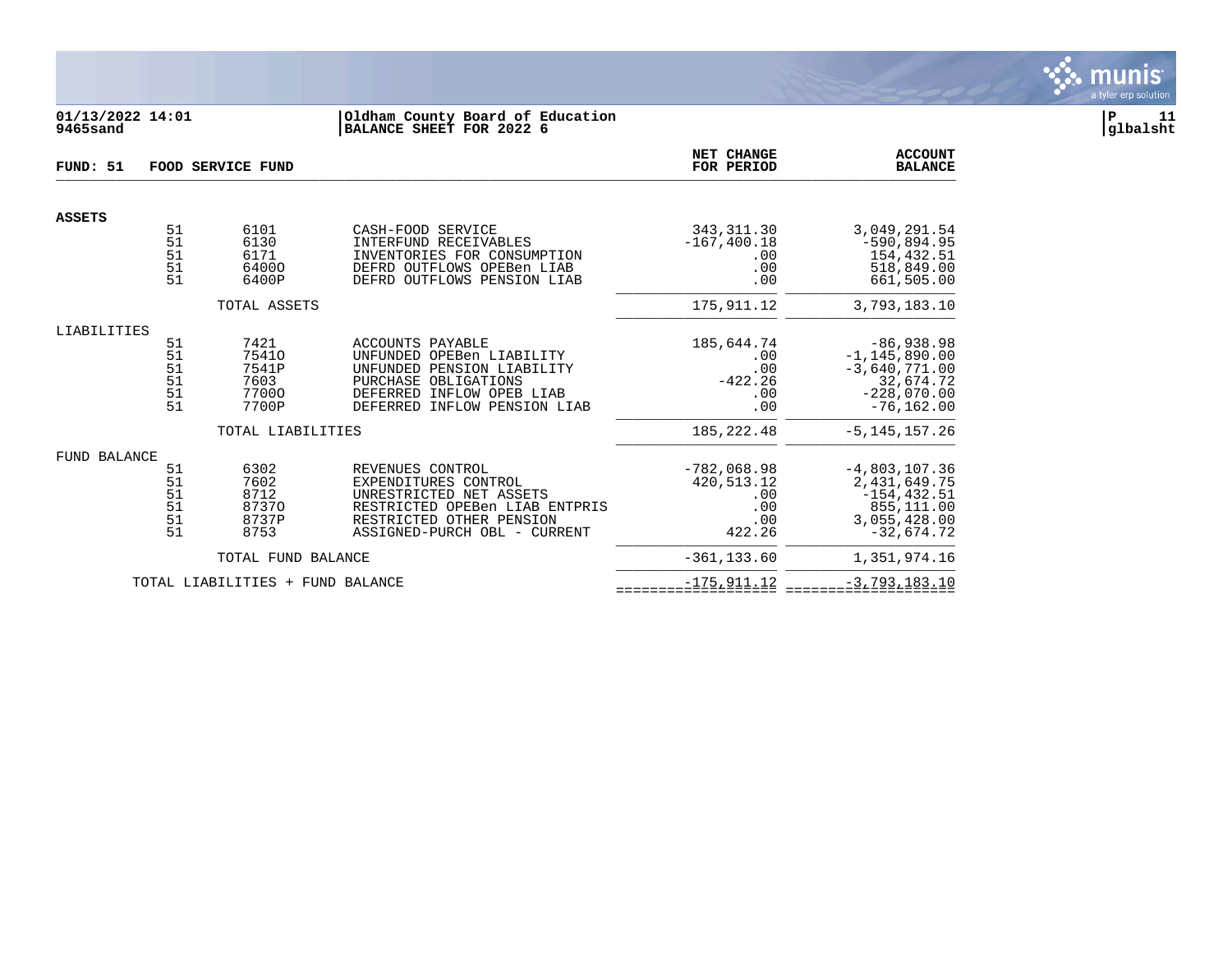

## **01/13/2022 14:01 |Oldham County Board of Education |P 12 9465sand |BALANCE SHEET FOR 2022 6 |glbalsht**

| FUND: 52      |                                             | DAYCARE PROGRAM                                        |                                                                                                                                                                                              | NET CHANGE<br>FOR PERIOD                                               | <b>ACCOUNT</b><br><b>BALANCE</b>                                                                         |
|---------------|---------------------------------------------|--------------------------------------------------------|----------------------------------------------------------------------------------------------------------------------------------------------------------------------------------------------|------------------------------------------------------------------------|----------------------------------------------------------------------------------------------------------|
| <b>ASSETS</b> |                                             |                                                        |                                                                                                                                                                                              |                                                                        |                                                                                                          |
|               | 52<br>52<br>52<br>52                        | 6101<br>6130<br>64000<br>6400P                         | CASH-DAYCARE<br>INTERFUND RECEIVABLES<br>DEFRD OUTFLOWS OPEBen LIAB<br>DEFRD OUTFLOWS PENSION LIAB                                                                                           | 180,911.59<br>$-93,372.11$<br>.00<br>.00                               | 3,090,854.33<br>$-154, 189.01$<br>427,755.00<br>545,366.00                                               |
|               |                                             | TOTAL ASSETS                                           |                                                                                                                                                                                              | 87,539.48                                                              | 3,909,786.32                                                                                             |
| LIABILITIES   | 52<br>52<br>52<br>52<br>52                  | 75410<br>7541P<br>7603<br>77000<br>7700P               | UNFUNDED OPEBen LIABILITY<br>UNFUNDED PENSION LIABILITY<br>PURCHASE OBLIGATIONS<br>DEFERRED INFLOW OPEB LIAB<br>DEFERRED INFLOW PENSION LIAB                                                 | .00<br>.00<br>4,037.56<br>.00<br>.00                                   | $-944,706.00$<br>$-3,001,564.00$<br>34,560.59<br>$-188,028.00$<br>$-62,790.00$                           |
|               |                                             | TOTAL LIABILITIES                                      |                                                                                                                                                                                              | 4,037.56                                                               | $-4, 162, 527.41$                                                                                        |
| FUND BALANCE  | 52<br>52<br>52<br>$\frac{5}{2}$<br>52<br>52 | 6302<br>7602<br>8712<br>87370<br>8737P<br>8753<br>8770 | REVENUES CONTROL<br>EXPENDITURES CONTROL<br>UNRESTRICTED NET ASSETS<br>RESTRICTED OPEBen LIAB ENTPRIS<br>RESTRICTED OTHER PENSION<br>ASSIGNED-PURCH OBL - CURRENT<br>UNASSIGNED FUND BALANCE | $-178, 493.81$<br>90,954.33<br>.00<br>.00<br>.00<br>$-4,037.56$<br>.00 | $-3,375,031.17$<br>441,248.30<br>13,296.97<br>704,979.00<br>2,518,988.00<br>$-34,560.59$<br>$-16.179.42$ |
|               |                                             | TOTAL FUND BALANCE                                     |                                                                                                                                                                                              | $-91, 577.04$                                                          | 252,741.09                                                                                               |
|               |                                             | TOTAL LIABILITIES + FUND BALANCE                       |                                                                                                                                                                                              | $-87,539.48$                                                           | $-3,909,786.32$                                                                                          |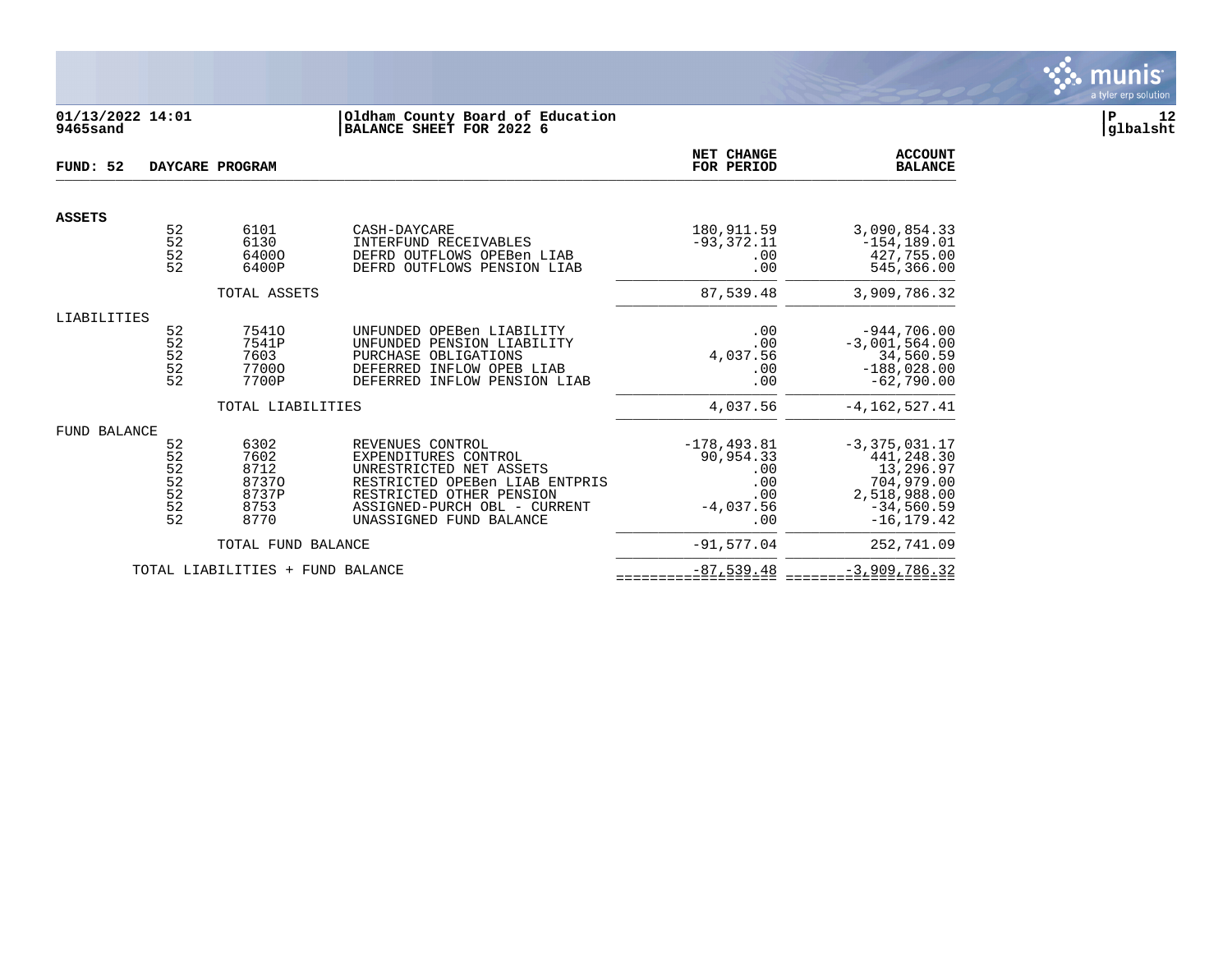

#### **01/13/2022 14:01 |Oldham County Board of Education |P 13 9465sand |BALANCE SHEET FOR 2022 6 |glbalsht**

| FUND: 7000 FIDUCIARY - PENS/INVST/PRIVATE |              |                                  |                                           | NET CHANGE<br>FOR PERIOD | <b>ACCOUNT</b><br><b>BALANCE</b> |
|-------------------------------------------|--------------|----------------------------------|-------------------------------------------|--------------------------|----------------------------------|
| <b>ASSETS</b>                             | 70<br>70     | 6101<br>6111                     | CASH-CUNDIFF DONATION<br>INVESTMENTS DULA | .00<br>.00               | 4,931.05<br>.70                  |
|                                           | TOTAL ASSETS |                                  |                                           | .00                      | 4,931.75                         |
| FUND BALANCE                              | 70           | 6302                             | REVENUES CONTROL                          | .00                      | $-4,931.75$                      |
|                                           |              | TOTAL FUND BALANCE               |                                           | .00                      | $-4,931.75$                      |
|                                           |              | TOTAL LIABILITIES + FUND BALANCE | .00                                       | $-4,931.75$              |                                  |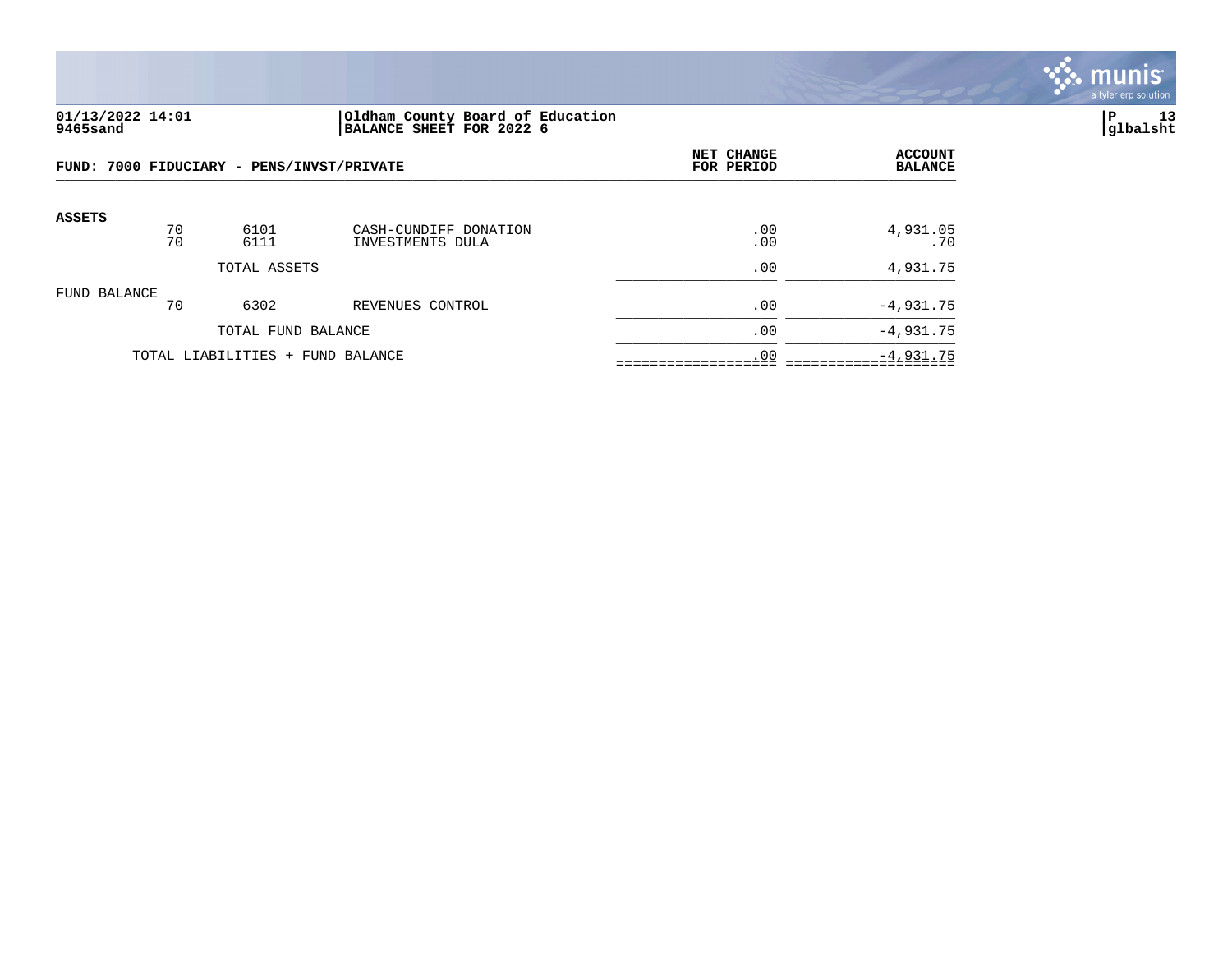

#### **01/13/2022 14:01 |Oldham County Board of Education |P 14 9465sand |BALANCE SHEET FOR 2022 6 |glbalsht**

| FUND: 8<br>GOVERNMENTAL CAPITAL ASSETS |                                                                                  |                                                                                                              |                                                                                                                                                                                                                                                                                                                                                               | NET CHANGE<br>FOR PERIOD                                                                                        | <b>ACCOUNT</b><br><b>BALANCE</b>                                                                                                                                                                                                                                 |
|----------------------------------------|----------------------------------------------------------------------------------|--------------------------------------------------------------------------------------------------------------|---------------------------------------------------------------------------------------------------------------------------------------------------------------------------------------------------------------------------------------------------------------------------------------------------------------------------------------------------------------|-----------------------------------------------------------------------------------------------------------------|------------------------------------------------------------------------------------------------------------------------------------------------------------------------------------------------------------------------------------------------------------------|
| <b>ASSETS</b>                          |                                                                                  |                                                                                                              |                                                                                                                                                                                                                                                                                                                                                               |                                                                                                                 |                                                                                                                                                                                                                                                                  |
|                                        | 80<br>80<br>80<br>80<br>80<br>80<br>80<br>80<br>80<br>80<br>80<br>80<br>80<br>80 | 6201<br>6211<br>6212<br>6221<br>6222<br>6231<br>6232<br>6241<br>6242<br>6251<br>6252<br>6261<br>6271<br>6272 | LAND<br>LAND IMPROVEMENTS<br>ACCUM DEPREC-LAND IMPROVMNTS<br>BUILDINGS & BLDG IMPROVEMENTS<br>ACCUM DEPREC-BUILDINGS<br>TECHNOLOGY EQUIPMENT<br>ACCUM DEPREC-TECH EQUIPMENT<br>VEHICLES<br>ACCUM DEPREC-VEHICLES<br>MACHINERY AND EQUIPMENT<br>ACCUM DEPR-MACHINERY & EQUIP<br>CONSTRUCTION WORK IN PROGRESS<br>INFRASTRUCTURE<br>ACCUM DEPREC-INFRASTRUCTURE | .00<br>.00<br>.00<br>.00<br>.00<br>$-143,686.61$<br>143,693.61<br>.00<br>.00<br>.00<br>.00<br>.00<br>.00<br>.00 | 12,704,302.00<br>5,266,702.04<br>$-2, 290, 450.55$<br>296,564,082.58<br>$-104, 902, 473.35$<br>8,100,242.79<br>$-6, 273, 617.76$<br>18,069,314.53<br>$-13, 744, 755.65$<br>4,930,352.27<br>$-2, 745, 226.18$<br>16,660,763.31<br>2,694,930.74<br>$-1,714,760.63$ |
|                                        |                                                                                  | TOTAL ASSETS                                                                                                 |                                                                                                                                                                                                                                                                                                                                                               | 7.00                                                                                                            | 233, 319, 406. 14                                                                                                                                                                                                                                                |
| FUND BALANCE                           | 80<br>80<br>80                                                                   | 6302<br>7602<br>8710                                                                                         | REVENUES CONTROL<br>EXPENDITURES CONTROL<br>INVESTMENT IN GOVERNMTL ASSETS                                                                                                                                                                                                                                                                                    | $-7.00$<br>.00<br>.00                                                                                           | 791.00<br>3,320,083.91<br>$-236,640,281.05$                                                                                                                                                                                                                      |
| TOTAL FUND BALANCE                     |                                                                                  |                                                                                                              |                                                                                                                                                                                                                                                                                                                                                               | $-7.00$                                                                                                         | $-233, 319, 406.14$                                                                                                                                                                                                                                              |
| TOTAL LIABILITIES + FUND BALANCE       |                                                                                  |                                                                                                              |                                                                                                                                                                                                                                                                                                                                                               | $-7.00$                                                                                                         | $-233, 319, 406.14$                                                                                                                                                                                                                                              |